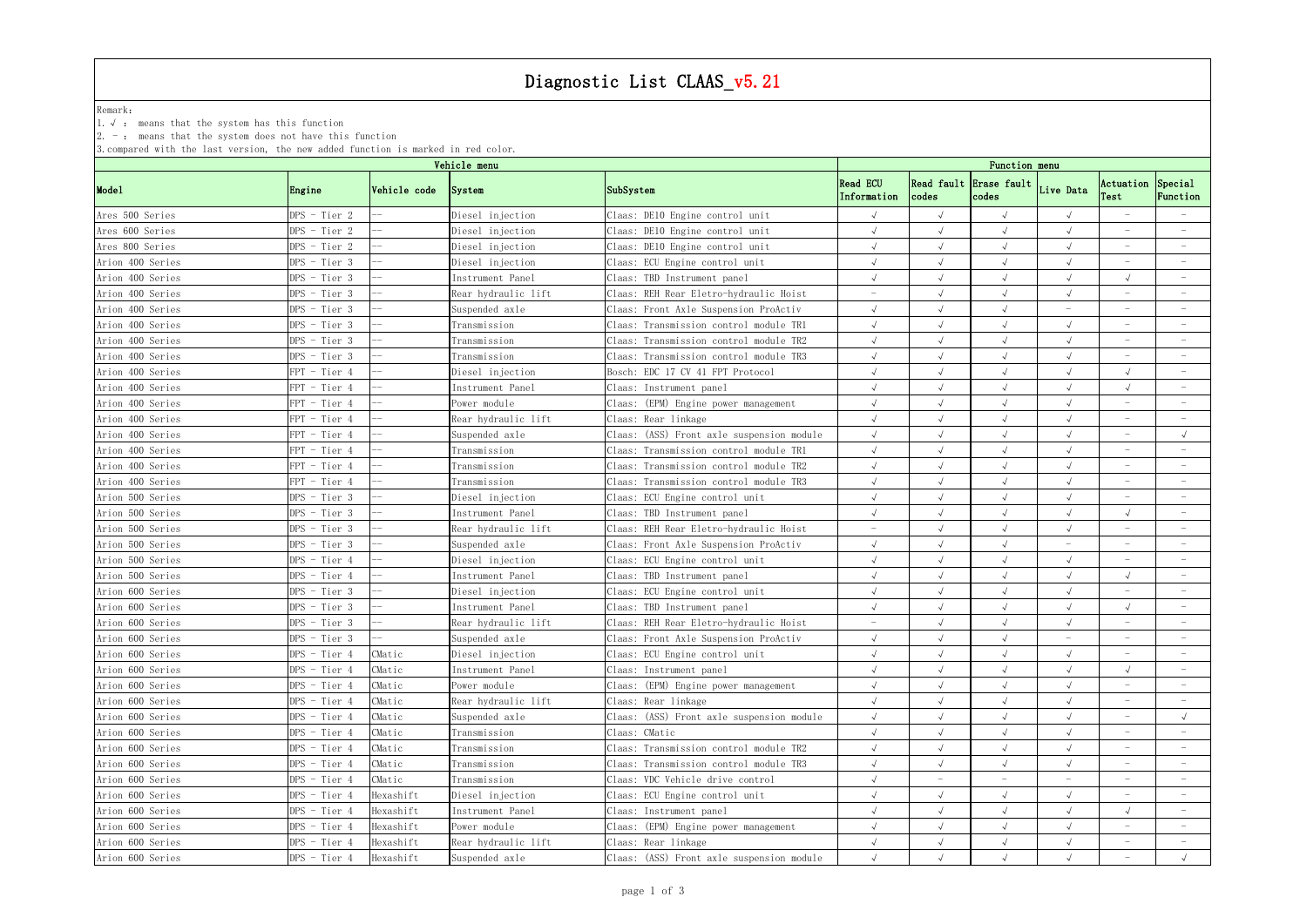# Diagnostic List CLAAS\_v5.21

## Remark:  $\blacksquare$

1.√ : means that the system has this function

2. - : means that the system does not have this function

3.compared with the last version, the new added function is marked in red color.

|                                                   |                |               | Vehicle menu                            |                                                                    |                                |           | Function menu                             |            |                           |                                 |
|---------------------------------------------------|----------------|---------------|-----------------------------------------|--------------------------------------------------------------------|--------------------------------|-----------|-------------------------------------------|------------|---------------------------|---------------------------------|
| Mode1                                             | Engine         | Vehicle code  | System                                  | SubSystem                                                          | <b>Read ECU</b><br>Information | $codes$   | Read fault Erase fault Live Data<br>codes |            | Actuation Special<br>Test | Function                        |
| Arion 600 Series                                  | DPS - Tier 4   | Hexashift     | Transmission                            | Claas: Transmission control module TR1                             |                                |           |                                           |            |                           |                                 |
| Arion 600 Series                                  | DPS - Tier 4   | Hexashift     | Transmission                            | Claas: Transmission control module TR2                             |                                |           |                                           |            |                           |                                 |
| Arion 600 Series                                  | DPS - Tier 4   | Hexashift     | Transmission                            | Claas: Transmission control module TR3                             |                                |           |                                           |            |                           | $\hspace{0.1mm}-\hspace{0.1mm}$ |
| Axion 800 Series                                  | DPS - Tier 3   |               | Diesel injection                        | Claas: ECU Engine control unit                                     |                                |           |                                           |            |                           |                                 |
| Axion 800 Series                                  | DPS - Tier 3   |               | Instrument Panel                        | Claas: TBD Instrument panel                                        |                                |           |                                           |            |                           |                                 |
| Axion 800 Series                                  | DPS - Tier 3   |               | Rear hydraulic lift                     | Claas: REH Rear Eletro-hydraulic Hoist                             |                                |           |                                           |            |                           |                                 |
| Axion 800 Series                                  | DPS - Tier 3   |               | Suspended axle                          | Claas: Front Axle Suspension ProActiv                              |                                |           |                                           |            |                           |                                 |
| Axion 800 Series                                  | FPT - Tier 4   |               | Diesel injection                        | Bosch: EDC 17 CV 41 FPT Protocol                                   |                                |           |                                           | $\sqrt{ }$ |                           | $\overline{\phantom{a}}$        |
| Axion 800 Series                                  | PT - Tier 4    |               | Instrument Panel                        | Claas: TBD Instrument panel                                        |                                |           |                                           |            |                           |                                 |
| Axion 800 Series                                  | PT - Tier 4    |               | ower module                             | Claas: (EPM) Engine power management                               |                                |           |                                           |            |                           |                                 |
| Axion 800 Series                                  | $FPT - Tier 4$ |               | Rear hydraulic lift                     | Claas: REH Rear Eletro-hydraulic Hoist                             |                                |           |                                           |            |                           |                                 |
| Axion 800 Series                                  | FPT - Tier 4   |               | Rear hydraulic lift                     | Claas: Rear linkage                                                |                                |           |                                           |            |                           |                                 |
| Axion 800 Series                                  | PT - Tier 4    |               | Suspended axle                          | Claas: (ASS) Front axle suspension module                          |                                |           |                                           |            |                           |                                 |
| Axion 800 Series                                  | PT - Tier 4    |               | Transmission                            | CMatic: TCU Transmission Control Unit                              |                                |           |                                           |            |                           |                                 |
| Axion 900 Series                                  | $PT - Tier 4$  |               | Diesel injection                        | Bosch: EDC 17 CV 41 FPT Protocol                                   |                                |           | $\sqrt{ }$                                |            |                           |                                 |
| Axion 900 Series                                  | FPT - Tier 4   |               | Instrument Panel                        | Claas: TBD Instrument panel                                        |                                |           | $\sqrt{ }$                                |            |                           |                                 |
| Axion 900 Series                                  | PT - Tier 4    |               | Rear hydraulic lift                     | Claas: REH Rear Eletro-hydraulic Hoist                             |                                |           |                                           |            |                           |                                 |
| Axion 900 Series                                  | PT - Tier 4    |               | Suspended axle                          | Claas: Front Axle Suspension ProActiv                              |                                |           |                                           |            |                           |                                 |
| Axion 900 Series                                  | PT - Tier 4    |               | Transmission                            | CMatic: TCU Transmission Control Unit                              |                                |           |                                           |            |                           |                                 |
| Axos 300 Series                                   | Perkins - Tier |               | Instrument Panel                        | Claas: TBD Instrument panel                                        |                                |           |                                           |            |                           |                                 |
| Celtis 400 Series                                 | DPS - Tier 2   |               | Diesel injection                        | Claas: DE10 Engine control unit                                    |                                |           |                                           |            |                           |                                 |
| Chopper Jaguar 800 Series                         | MERCEDES-BENZ  |               | Tier 2/Tier 3 Diesel injection          | Bosch: MR PF Pump (PLD)                                            |                                |           |                                           |            |                           |                                 |
| Chopper Jaguar 800 Series                         | MERCEDES-BENZ  | Tier 2/Tier 3 | Engine-vehicle adjustment               | VDO: ADM 3 Adaptation module                                       |                                |           |                                           |            |                           |                                 |
| Chopper Jaguar 800 Series                         | MERCEDES-BENZ  | Tier 4        | Diesel injection                        | MTU: MCM Engine management X-Pulse                                 |                                | $\lambda$ | $\sqrt{ }$                                |            |                           | $\hspace{0.1mm}-\hspace{0.1mm}$ |
| Chopper Jaguar 800 Series                         | MERCEDES-BENZ  | Tier 4        |                                         | SCR/DPF aftertreatment system MTU: ACM Exhaust gas after treatment |                                |           |                                           |            |                           |                                 |
| Chopper Jaguar 800 Series                         | MERCEDES-BENZ  | Tier 4        | Engine-vehicle adjustment               | Continental: CPC Powertrain Controller                             |                                |           |                                           |            |                           |                                 |
| Chopper Jaguar 900 Series                         | MAN            |               | Diesel injection                        | Bosch: EDC 7 C 32 Master                                           |                                |           |                                           |            |                           |                                 |
| Chopper Jaguar 900 Series                         | MAN            |               | Diesel injection                        | Bosch: EDC 7 C 32 Slave                                            |                                |           |                                           |            |                           |                                 |
| Chopper Jaguar 900 Series                         | MERCEDES-BENZ  |               | Tier 2/Tier 3 Diesel injection          | Bosch: MR PF Pump(PLD) 6 cylinders                                 |                                |           |                                           |            |                           |                                 |
| Chopper Jaguar 900 Series                         | MERCEDES-BENZ  |               | Tier 2/Tier 3 Diesel injection          | Bosch: MR PF Pump(PLD) 8 cylinders                                 |                                |           |                                           |            |                           |                                 |
| Chopper Jaguar 900 Series                         | MERCEDES-BENZ  |               | Tier 2/Tier 3 Engine-vehicle adjustment | VDO: ADM 3 Adaptation module                                       |                                |           |                                           |            |                           |                                 |
| Chopper Jaguar 900 Series                         | MERCEDES-BENZ  | Tier 4        | Diesel injection                        | MTU: MCM Engine management X-Pulse                                 |                                |           | $\sqrt{ }$                                |            |                           |                                 |
| Chopper Jaguar 900 Series                         | MERCEDES-BENZ  | Tier 4        |                                         | SCR/DPF aftertreatment system MTU: ACM Exhaust gas after treatment |                                |           |                                           |            |                           |                                 |
| Chopper Jaguar 900 Series                         | MERCEDES-BENZ  | Tier 4        | Engine-vehicle adjustment               | Continental: CPC Powertrain Controller                             |                                |           |                                           |            |                           |                                 |
| Combine harvester Avero Series                    | PERKINS - Tier |               | Diesel injection                        | Perkins: ECM Engine control module                                 |                                |           |                                           |            |                           |                                 |
| Combine harvester Lexion 500 Series               | CATERPILLAR    |               | $C$ 6.6/C 9/C 13 Diesel injection       | Caterpillar                                                        |                                |           |                                           |            |                           |                                 |
| Combine harvester Lexion 500 Series               | MERCEDES-BENZ  | Tier 2/Tier 3 | Diesel injection                        | Bosch: MR PF Pump(PLD)                                             |                                |           |                                           |            |                           |                                 |
| Combine harvester Lexion 500 Series MERCEDES-BENZ |                |               | Tier 2/Tier 3 Diesel injection          | Bosch: MR PF Pump(PLD) 8 cylinders                                 |                                |           |                                           |            |                           |                                 |
| Combine harvester Lexion 500 Series MERCEDES-BENZ |                |               | Tier 2/Tier 3 Engine-vehicle adjustment | VDO: ADM 3 Adaptation module                                       |                                |           |                                           |            |                           |                                 |
| Combine harvester Lexion 600 Series               | CATERPILLAR    |               | $C$ 6.6/C 9/C 13 Diesel injection       | Caterpillar                                                        |                                |           |                                           |            |                           |                                 |
| Combine harvester Lexion 600 Series MERCEDES-BENZ |                |               | Tier 2/Tier 3 Diesel injection          | Bosch: MR PF Pump (PLD)                                            |                                |           |                                           |            |                           |                                 |
| Combine harvester Lexion 600 Series MERCEDES-BENZ |                |               | Tier 2/Tier 3 Diesel injection          | Bosch: MR PF Pump(PLD) 8 cylinders                                 |                                |           |                                           |            |                           |                                 |